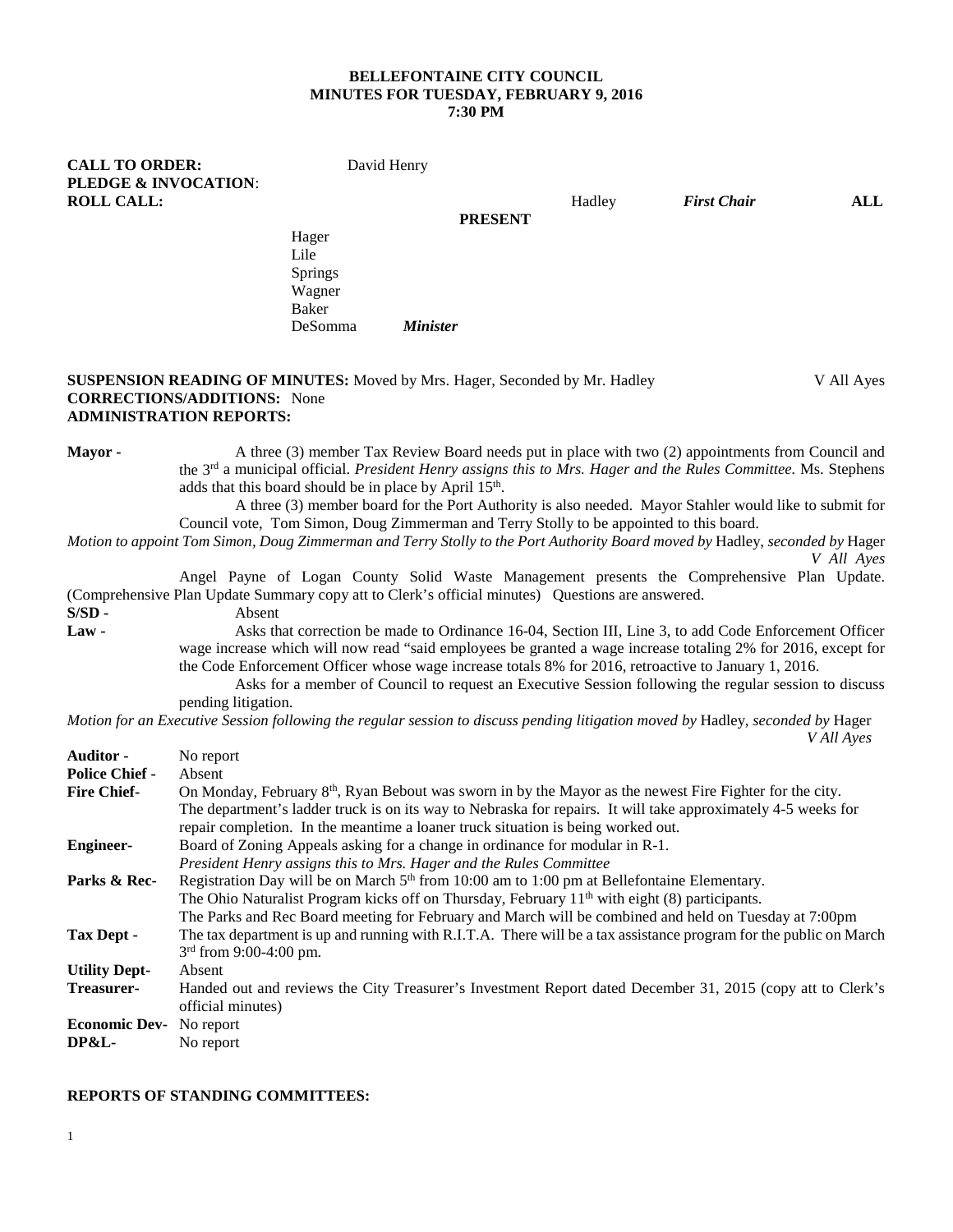**Rules -** Announces a Rules Committee meeting for Tuesday, February 16<sup>th</sup> at 4:00 pm in Council Chambers. Discussion will include City Council Rules, R.I.T.A. and modular homes. **Finance -** Explained ordinances on the agenda.<br> **Utilities -** Explained resolution on the agenda a Explained resolution on the agenda and will ask for it to be tabled until the next regular meeting when it comes to

- the floor. This will give Council and the public time to review the draft Solid Waste Management Plan. Safety - No report
- **Streets -** No report

**Sidewalks, Curbs & Parks –**The property at 214 S. Main has had the loose bricks removed by the owner from Urbana. More repairs to the building will be taking place, but the imminent danger of falling bricks has been taken care of.

**Audit -** No report

# **COMMUNICATIONS FROM CITIZENS:**

### **INTRODUCTION OF ORDINANCES:**

### **1. ORDINANCES FOR 1ST READING**

16-04 A. AN ORDINANCE ESTABLISHING AND PROVIDING FOR COMPENSATION FOR CERTAIN HOURLY EMPLOYEES OF THE CITY OF BELLEFONTAINE AND DECLARING AN EMERGENCY IN THE CITY OF BELLEFONTAINE, OHIO. (2016 CLERICAL WORKERS PAY ORDINANCE) **FINANCE**

| $3RR -$     | Moved by Baker, seconded by DeSomma | V All Ayes |
|-------------|-------------------------------------|------------|
| Passage $-$ |                                     |            |
| Adoption-   |                                     |            |

*Motion to amend Ordinance 16-05 in Section III, line 3, after 2% for 2016, to add "except for the Code Enforcement Officer whose wage increase totals 8% for 2016,", moved by* Baker ,*seconded by* DeSomma *V All Ayes*

16-05 B. AN ORDINANCE ESTABLISHING AND PROVIDING FOR COMPENSATION FOR CERTAIN SERVICE EMPLOYEES OF THE CITY OF BELLEFONTAINE AND DECLARING AN EMERGENCY IN THE CITY OF BELLEFONTAINE, OHIO. (2016 SERVICE WORKERS PAY ORDINANCE) **FINANCE**

| $3RR -$                | Moved by Baker, seconded by Hadley | V All Ayes |
|------------------------|------------------------------------|------------|
| Passage -<br>Adoption- |                                    |            |

16-06 C. AN ORDINANCE MAKING PERMANENT APPROPRIATIONS FOR CURRENT EXPENSES AND OTHER EXPENDITURES DURING THE FISCAL YEAR ENDING DECEMBER 31, 2016, AND DECLARING AN EMERGENCY IN THE CITY OF BELLEFONTAINE, OHIO. **FINANCE**

| $3RR -$    | Moved by Baker, seconded by Hadley | V All Ayes |
|------------|------------------------------------|------------|
| Passage -  |                                    |            |
| Adoption - |                                    |            |

R16-07 D. A RESOLUTION APPROVING THE DRAFT SOLID WASTE MANAGEMENT PLAN (UPDATE 2016) OF THE LOGAN COUNTY SOLID WASTE MANAGEMENT DISTRICT. **UTILITIES**

*Motion to table Resolution R16-07 until the next regular Council Meeting moved by* Wagner, *seconded by* DeSomma *V All Ayes*

Adoption-

# **2. ORDINANCES FOR 2ND READING**